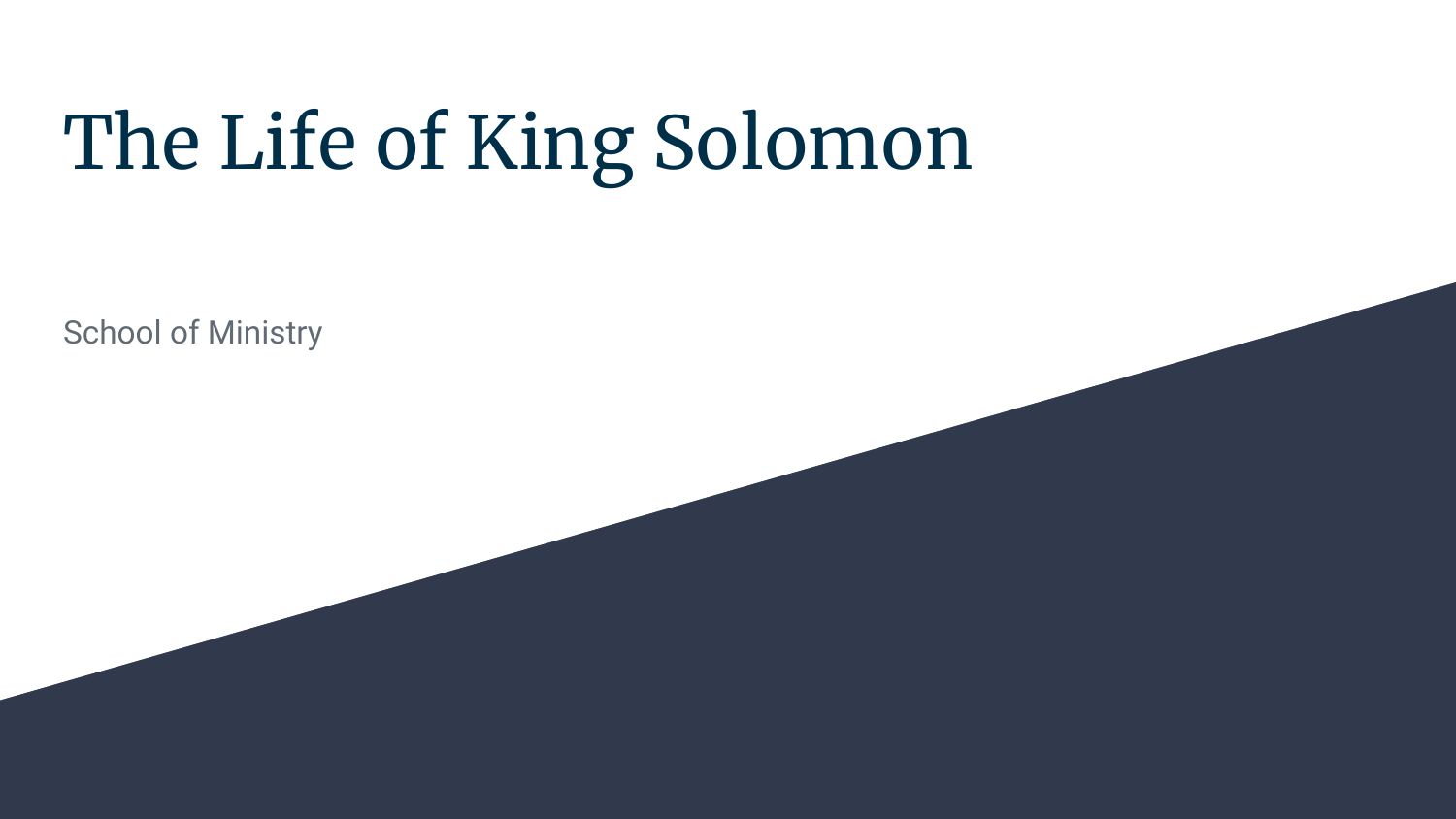# Birth of Solomon

- Solomon is the son of David and Bathsheba.  $\rightarrow$ 1 Chronicles 3:5
- Born circa 1000 BC.
- Siblings; Nathan, Shammau, and Shobab.  $\rightarrow$  Also detailed in 1 Chronicles 3:5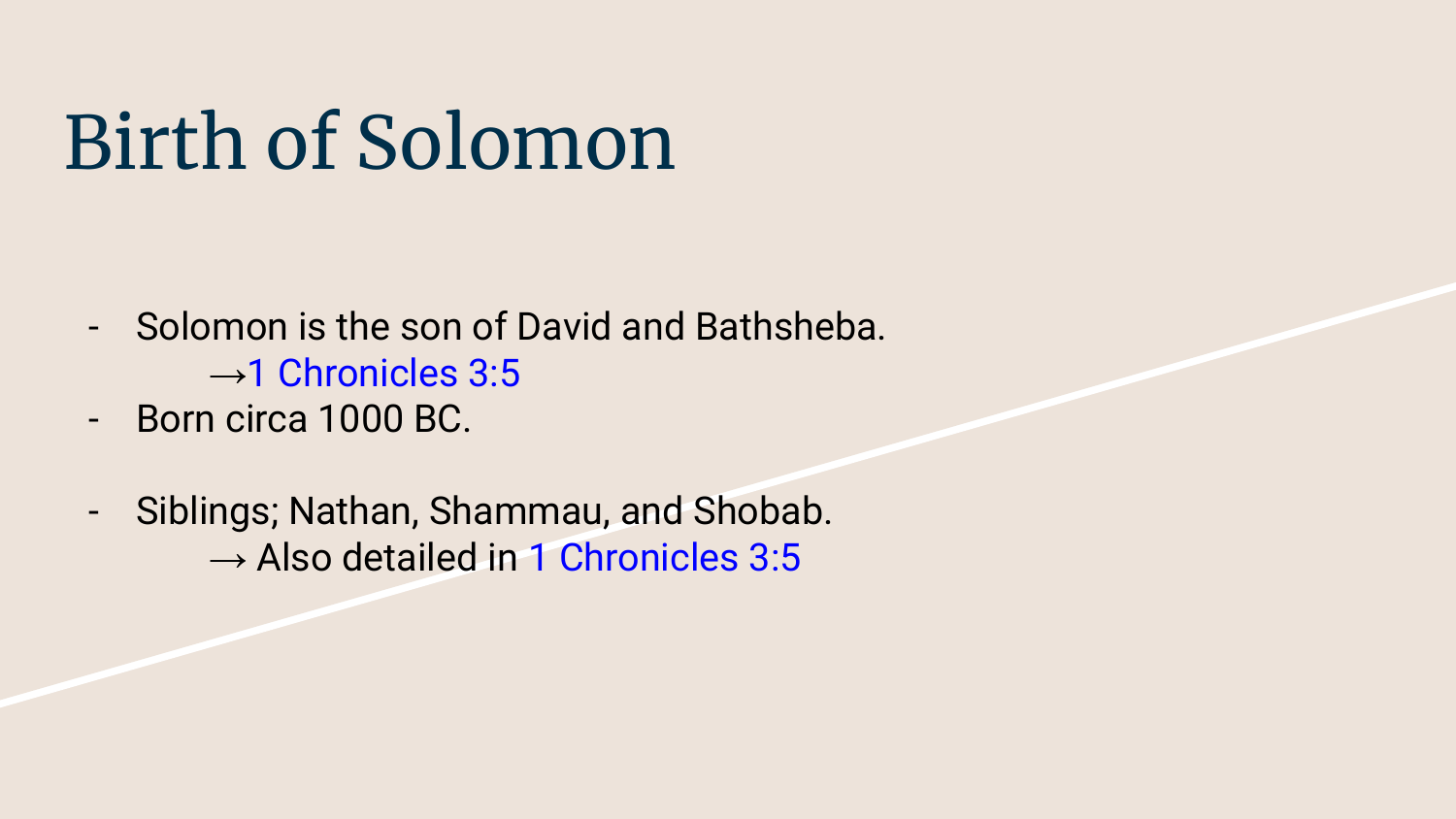### Solomon's Ascension to the Throne.

#### Successor of King David.  $\rightarrow$  1 Kings 1:32

- Solomon's reign began circa 970 BC and ended 931 BC.
- David failed to publicly declare Solomon king; this created conflict in the family.
- $\rightarrow$  1 Kings 1:5 - Solomon inherits the throne and orders Benaiah to kill Adonijah.

→ 1 Kings 2:13-25

#### **1 Kings 1:1-53**

**10** But Nathan the prophet, and Benaiah, and the mighty men, and Solomon his brother, he called not.

**11** Wherefore Nathan spake unto Bathsheba the mother of Solomon, saying, Hast thou not heard that Adonijah the son of Haggith doth reign, and David our lord knoweth it not?

**12** Now therefore come, let me, I pray thee, give thee counsel, that thou mayest save thine own life, and the life of thy son Solomon.

**13** Go and get thee in unto king David, and say unto him, Didst not thou, my lord, O king, swear unto thine handmaid, saying, Assuredly Solomon thy son shall reign after me, and he shall sit upon my throne? why then doth Adonijah reign?

**14** Behold, while thou yet talkest there with the king, I also will come in after thee, and confirm thy words.

**15** And Bathsheba went in unto the king into the chamber: and the king was very old; and Abishag the Shunammite ministered unto the king.

**16** And Bathsheba bowed, and did obeisance unto the king. And the king said, What wouldst thou?

**17** And she said unto him, My lord, thou swarest by the Lord thy God unto thine handmaid, saying, Assuredly Solomon thy son shall reign after me, and he shall sit upon my throne.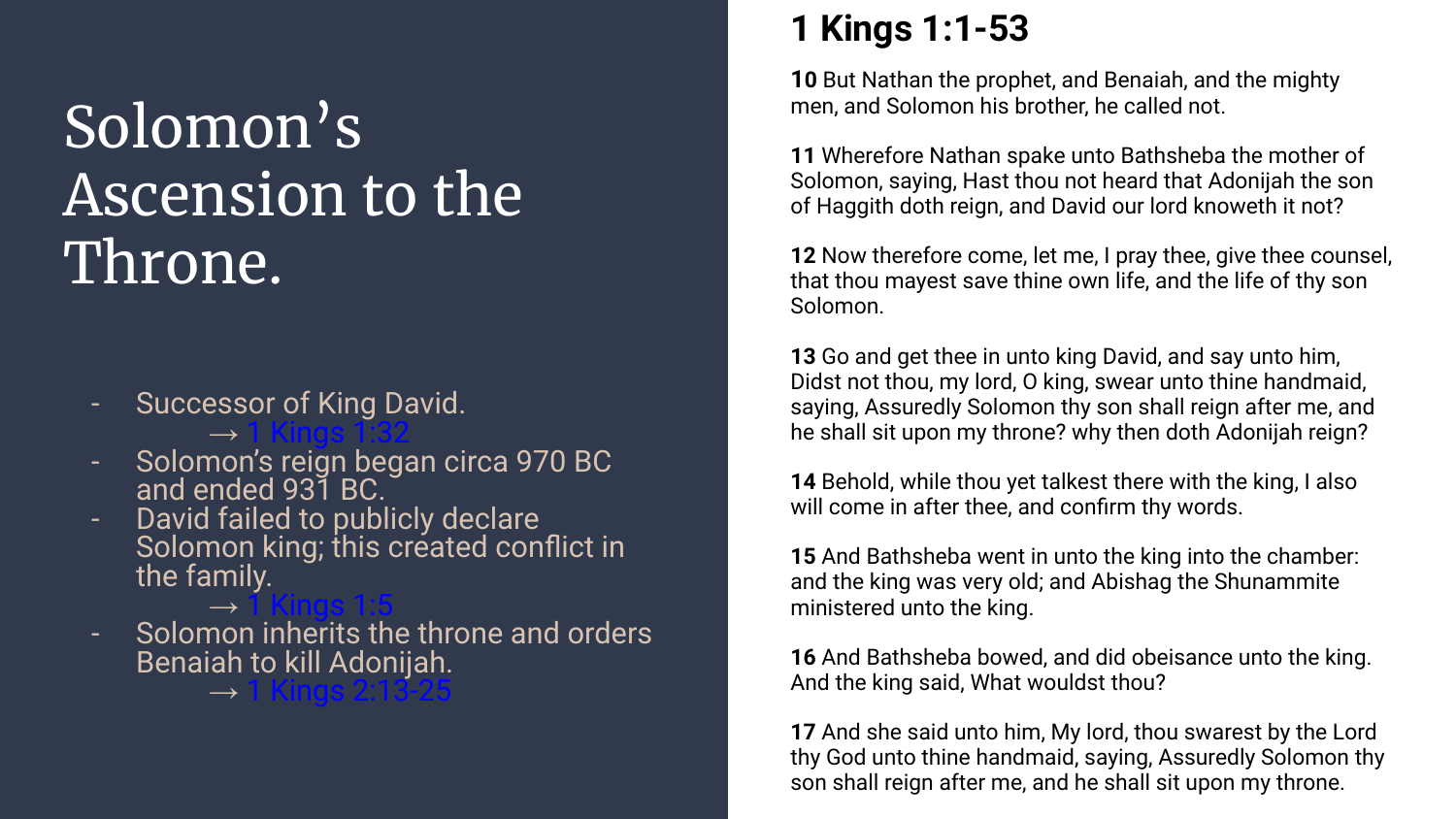## Solomon's Prayer for Wisdom

- Solomon prayed for discernment and wisdom

 $\rightarrow$  1 Kings 3:6

- God grants King Solomon the wisdom he prayed for, but promised much more for the newfound king.
- Solomon's first show of the Lord's wisdom is with the two harlots.
	- $\rightarrow$  1 Kings 3:16-28

### **1 Kings 3:6-9**

**6** And Solomon said, Thou hast shewed unto thy servant David my father great mercy, according as he walked before thee in truth, and in righteousness, and in uprightness of heart with thee; and thou hast kept for him this great kindness, that thou hast given him a son to sit on his throne, as it is this day.

**7** And now, O Lord my God, thou hast made thy servant king instead of David my father: and I am but a little child: I know not how to go out or come in.

**8** And thy servant is in the midst of thy people which thou hast chosen, a great people, that cannot be numbered nor counted for multitude.

**9** Give therefore thy servant an understanding heart to judge thy people, that I may discern between good and bad: for who is able to judge this thy so great a people?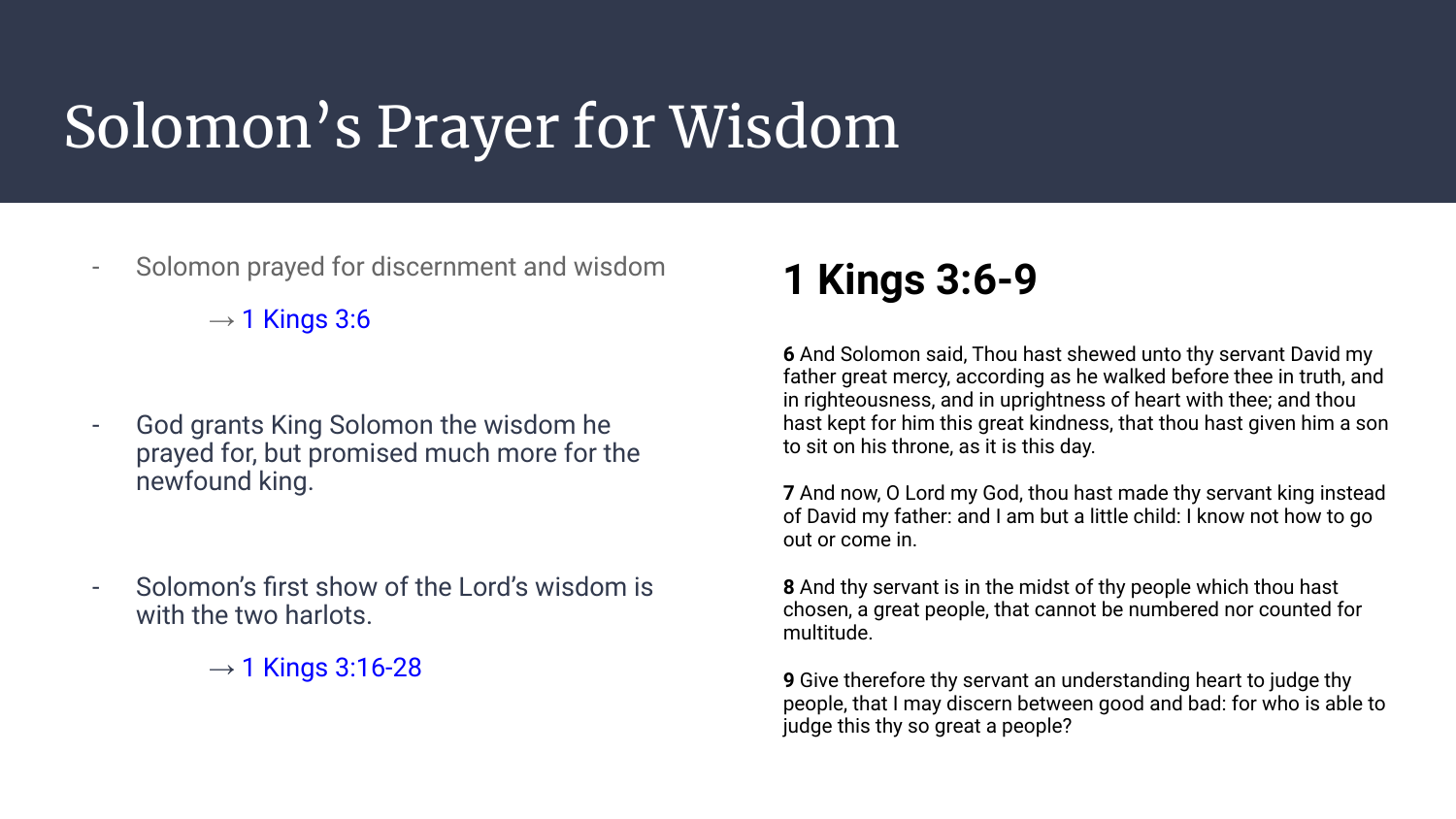## The Building of Solomon's Temple.

- King Solomon built the temple as a place meant for purposeful worship of God.
- Construction of the temple took seven years, and began in the fourth year of his reign.
	- $\rightarrow$  1 Kings 6:38  $^{\circ}$
- David prepared for the building of the temple.

**The construction of the temple is detailed in 1 Kings 6:1-38.**

### **1 Kings 6:1-2 and 38**

**1** And it came to pass in the four hundred and eightieth year after the children of Israel were come out of the land of Egypt, in the fourth year of Solomon's reign over Israel, in the month Zif, which is the second month, that he began to build the house of the Lord.

**2** And the house which king Solomon built for the Lord, the length thereof was threescore cubits, and the breadth thereof twenty cubits, and the height thereof thirty cubits.

**38** And in the eleventh year, in the month Bul, which is the eighth month, was the house finished throughout all the parts thereof, and according to all the fashion of it. So was he seven years in building it.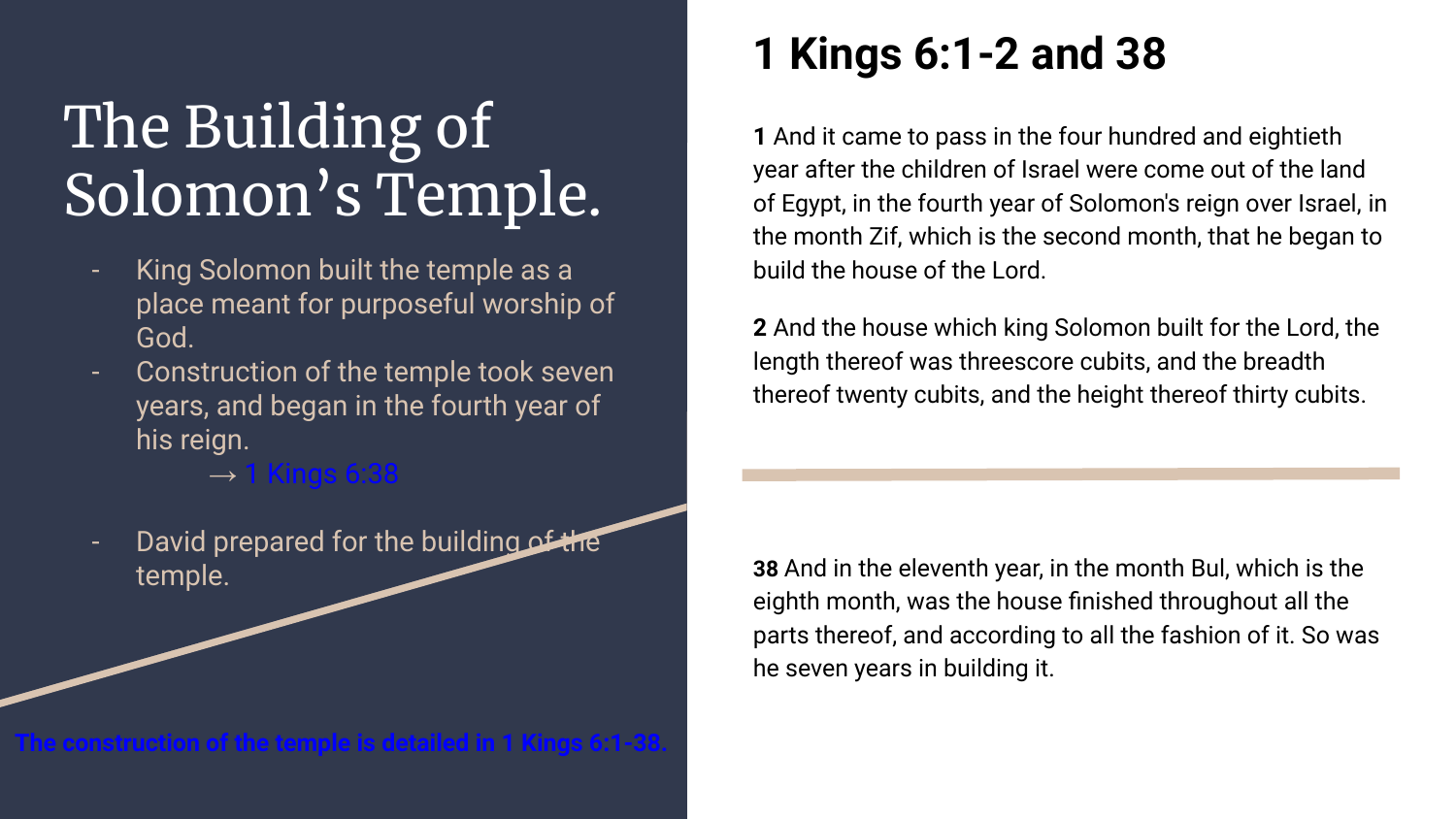# **Solomon's Achievements.**

- Consolidated the kingdom.
- Built the temple.
- Wrote a portion of Proverbs, Ecclesiastes, and Song of Solomon. **- Israel's Golden Age.**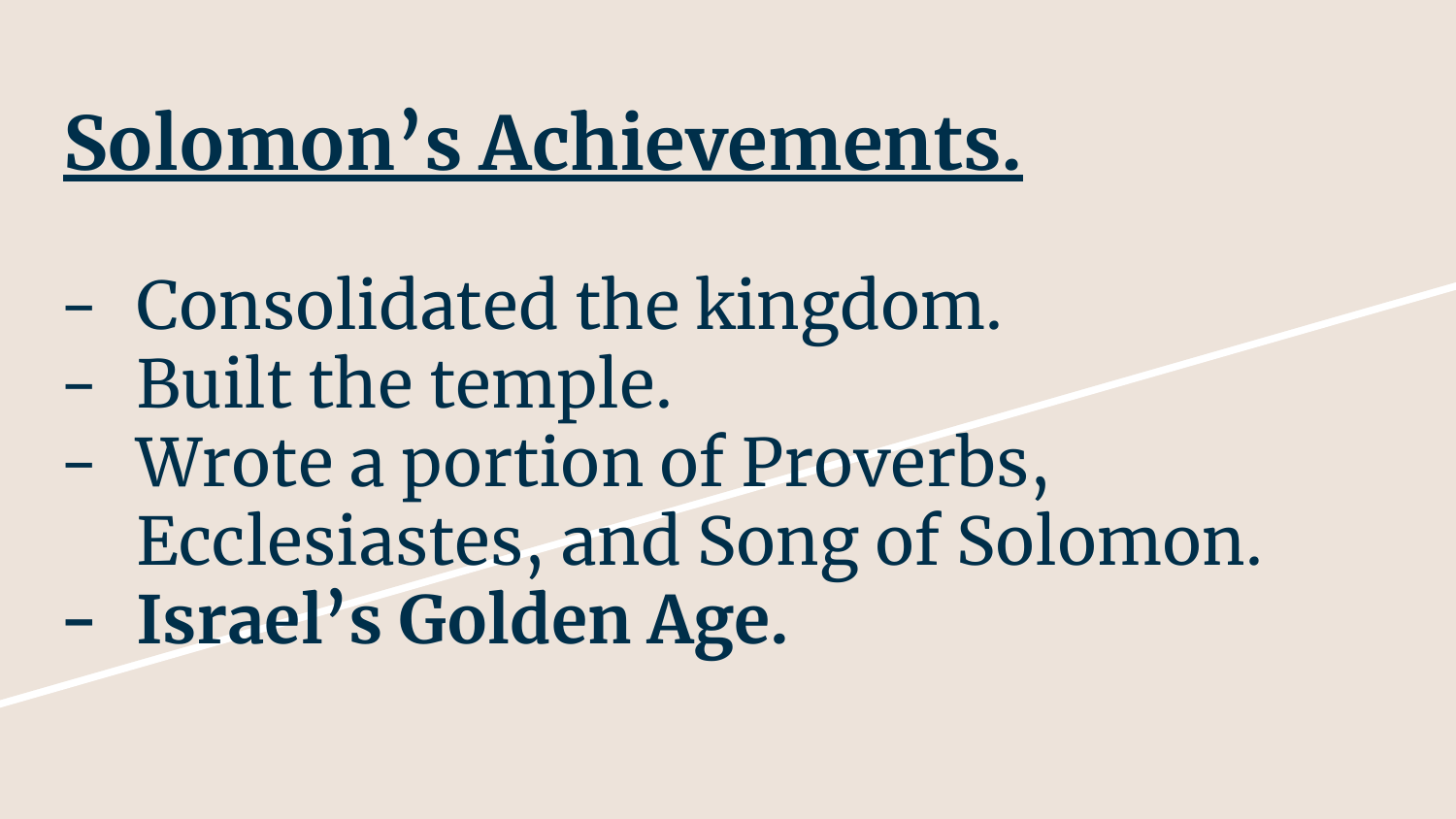# Deuteronomy 17:14-20.

**14** When thou art come unto the land which the Lord thy God giveth thee, and shalt possess it, and shalt dwell therein, and shalt say, I will set a king over me, like as all the nations that are about me;

**15** Thou shalt in any wise set him king over thee, whom the Lord thy God shall choose: one from among thy brethren shalt thou set king over thee: thou mayest not set a stranger over thee, which is not thy brother.

**16** But he shall not multiply horses to himself, nor cause the people to return to Egypt, to the end that he should multiply horses: forasmuch as the Lord hath said unto you, Ye shall henceforth return no more that way.

**17** Neither shall he multiply wives to himself, that his heart turn not away: neither shall he greatly multiply to himself silver and gold.

**18** And it shall be, when he sitteth upon the throne of his kingdom, that he shall write him a copy of this law in a book out of that which is before the priests the Levites:

**19** And it shall be with him, and he shall read therein all the days of his life: that he may learn to fear the Lord his God, to keep all the words of this law and these statutes, to do them:

**20** That his heart be not lifted up above his brethren, and that he turn not aside from the commandment, to the right hand, or to the left: to the end that he may prolong his days in his kingdom, he, and his children, in the midst of Israel.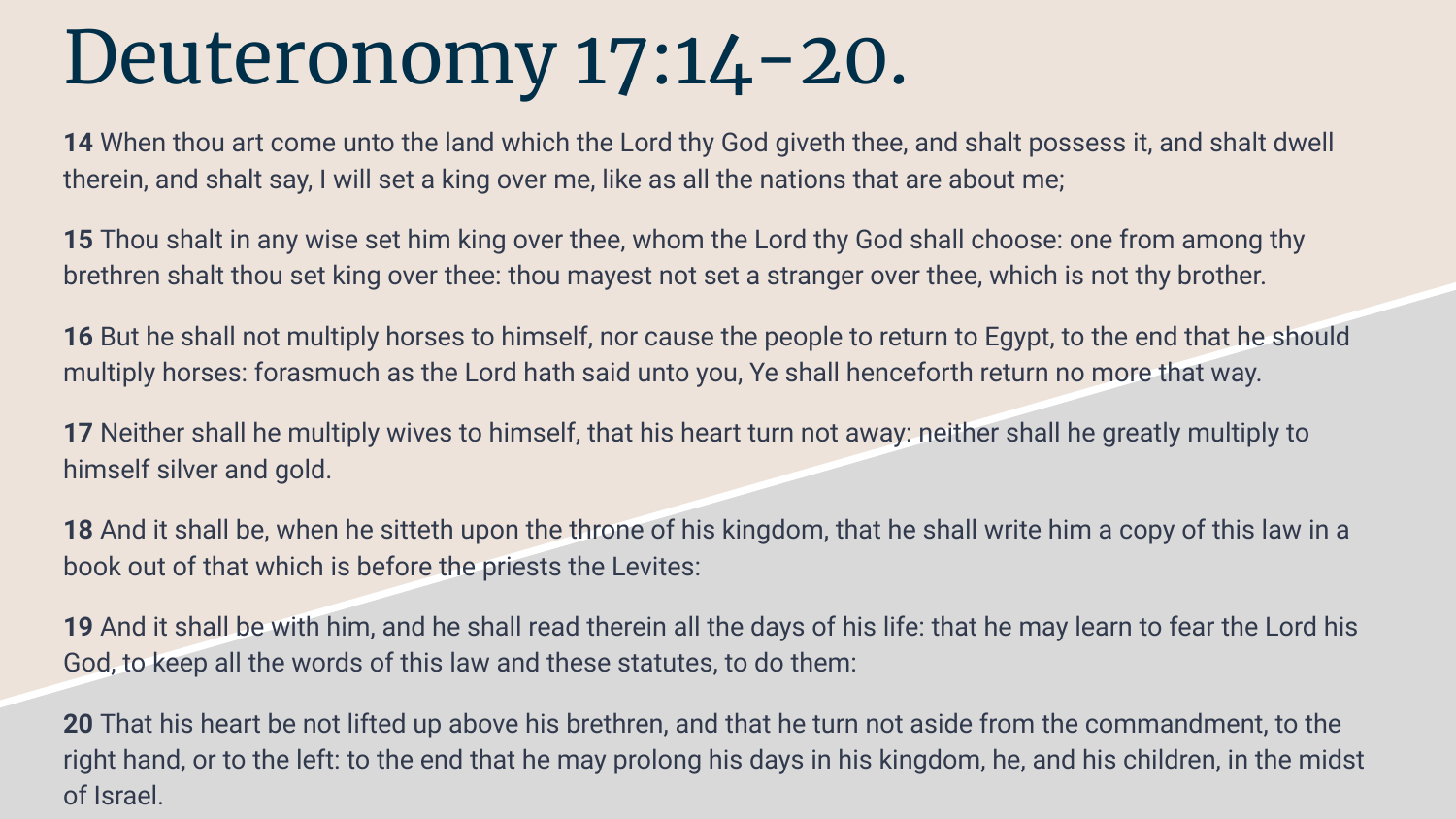# Solomon's Wives and Concubines.

Concubine (n): a woman who lives with a man, but has lower status than his wife or wives. A mistress.

- Solomon had 700 wives and hundreds of concubines.  $\rightarrow$  1 Kings 11:1-11
- Most notable of wives was pharaoh's daughter.

#### **Why?**

- Solomon married all of these women to form alliances and treaties with neighboring nations; it was a political move.
	- $\rightarrow$  1 Kings 11:1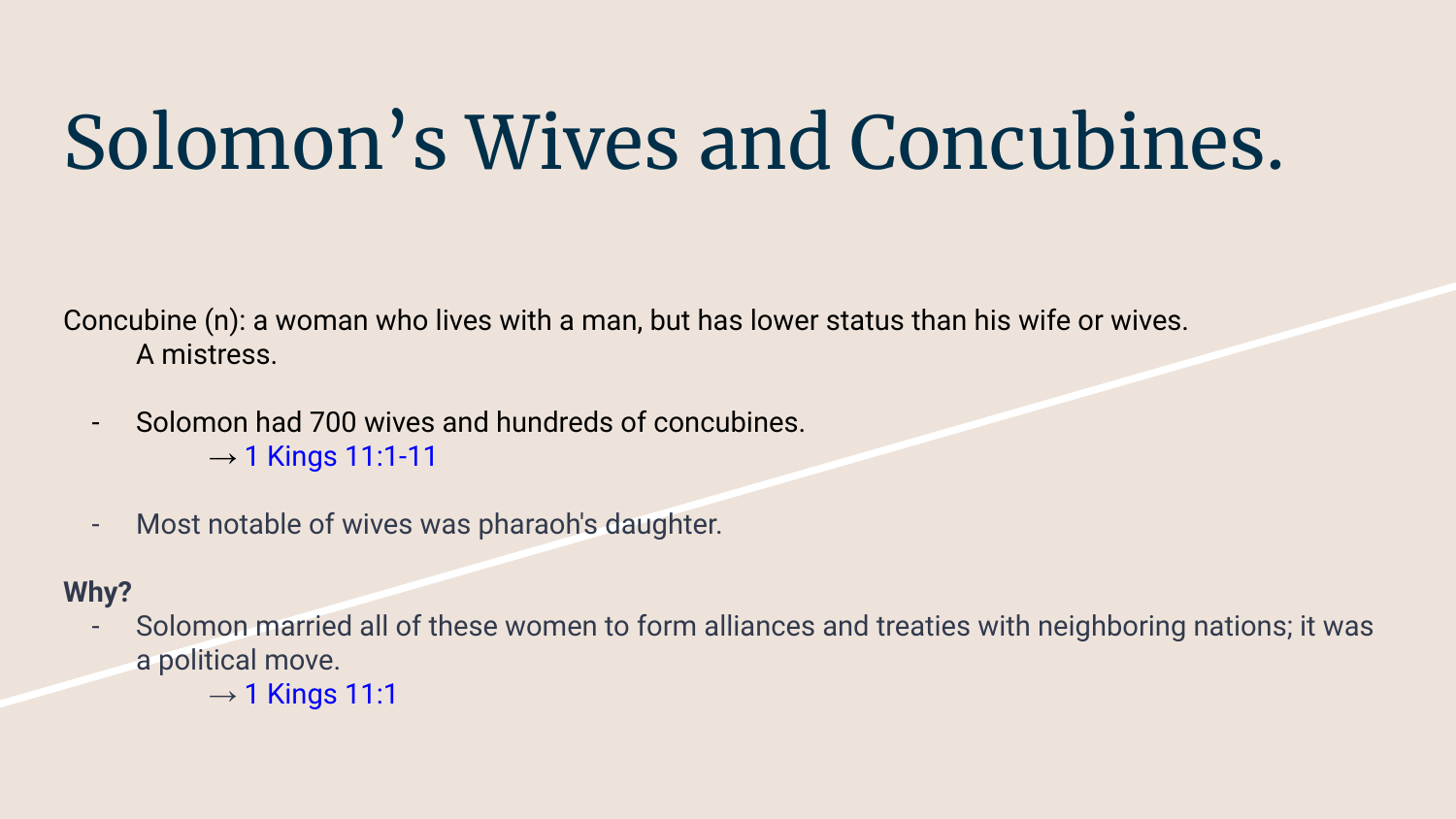## Solomon's Failures as King.

- Solomon had wisdom and discernment from God but allowed his flesh and power get in the way.
- Solomon allowed his wives to bring is false religions.
- Solomon married "strange women" which was against what God had commanded.
- *- God brought the people out of Egypt and Solomon brought Egypt back into the kingdom.*

## $\blacksquare$  Kings 11:1-43 details his turning away from God

### **1 Kings 11:1-6 and 9-10**

**1** But king Solomon loved many strange women, together with the daughter of Pharaoh, women of the Moabites, Ammonites, Edomites, Zidonians, and Hittites:

**2** Of the nations concerning which the Lord said unto the children of Israel, Ye shall not go in to them, neither shall they come in unto you: for surely they will turn away your heart after their gods: Solomon clave unto these in love.

**3** And he had seven hundred wives, princesses, and three hundred concubines: and his wives turned away his heart.

**4** For it came to pass, when Solomon was old, that his wives turned away his heart after other gods: and his heart was not perfect with the Lord his God, as was the heart of David his father.

**5** For Solomon went after Ashtoreth the goddess of the Zidonians, and after Milcom the abomination of the Ammonites.

**6** And Solomon did evil in the sight of the Lord, and went not fully after the Lord, as did David his father.

**9** And the Lord was angry with Solomon, because his heart was turned from the Lord God of Israel, which had appeared unto him twice,

**10** And had commanded him concerning this thing, that he should not go after other gods: but he kept not that which the Lord commanded.